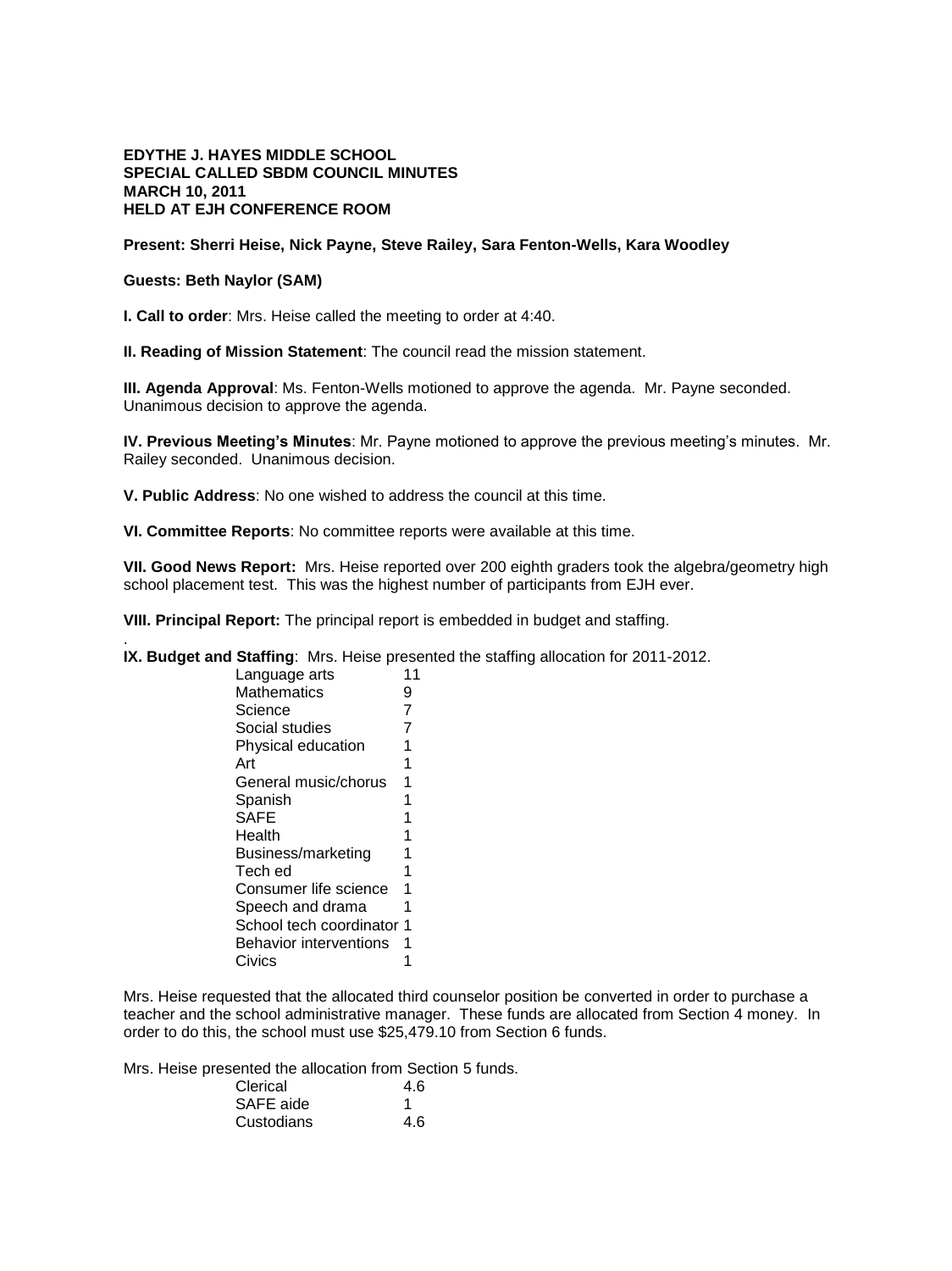The school will purchase .1 clerical. The cost for this to the school will be \$3,493.90, but is taken care of through the conversion of positions above, and the excess from the converted counseling position. The district allocated an addition .1 custodial position in order to pay for overtime for Saturday Central Kentucky Japanese School coverage.

Mrs. Heise recommended that council approve that should the council be given an additional position from the district, that we allocate that as an additional science teacher for the seventh grade in order to create a third team. This would require a seventh grade language arts position to be reallocated as a social studies position, and the math exploratory position be placed in the seventh grade in order to create the third team.

Positions not allocated to the council are:

| Spanish (federal grant) |   |
|-------------------------|---|
| Special education       |   |
| Special ed paras        |   |
| <b>Reading RTI</b>      | 1 |
| Principal               | 1 |
| Associate principal     |   |
| Media specialist        |   |
| Counselors              |   |
|                         |   |

We have yet to receive final word on the total allocation of time for the special ed facilitator, band, orchestra, or ESL, which are board positions and not council positions.

Mrs. Fenton-Wells motioned to approve the allocation. Mrs. Woodley seconded. Unanimous decision to approve the staffing allocations above.

See the next page of the budget allocation…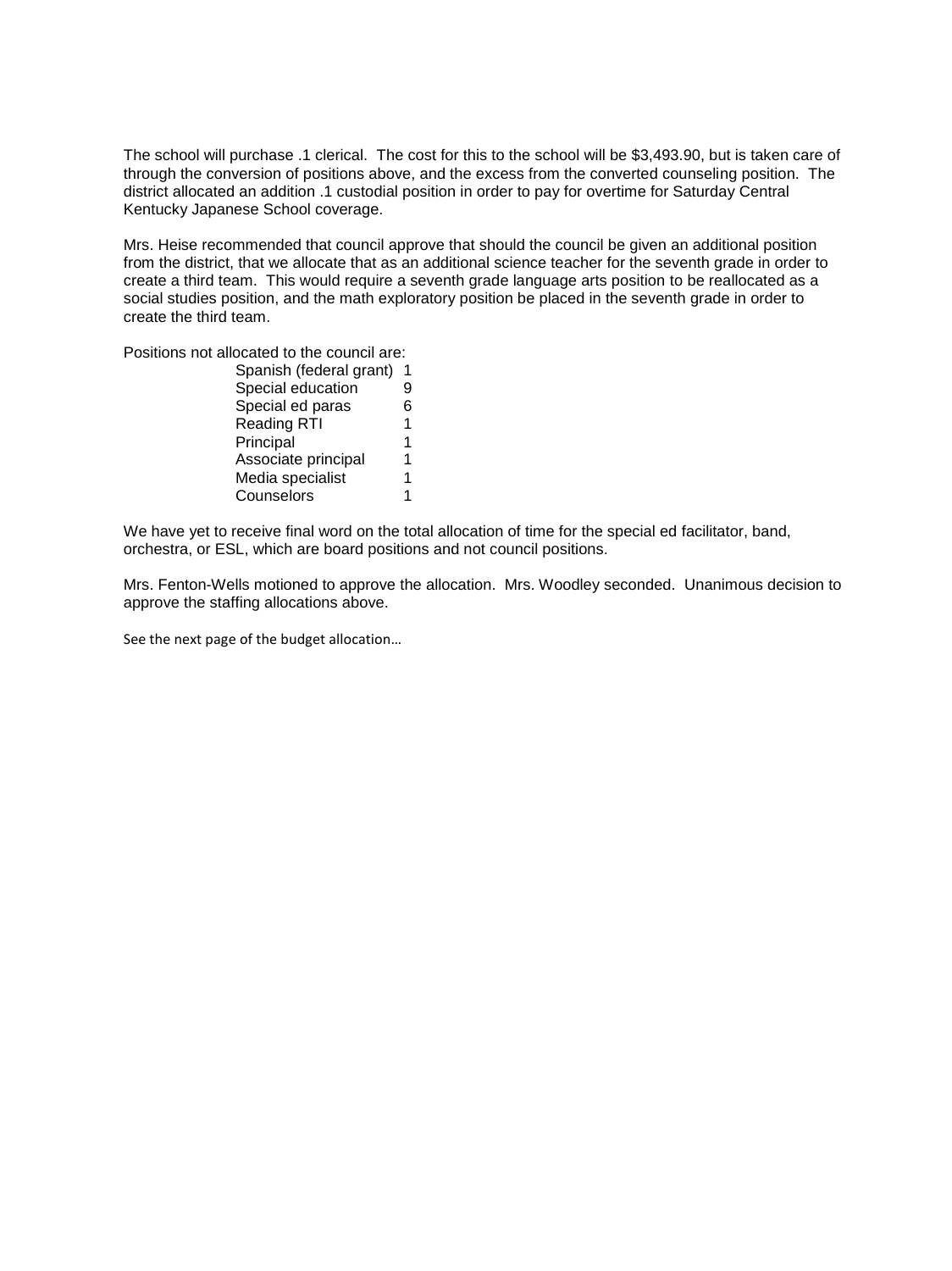Mrs. Heise then presented the Section 6 (SCIF) budget for the 2011-2012 school year.

| <b>Account</b>            | Object code                              | <b>Amount allocated</b> | Item description                                                 |
|---------------------------|------------------------------------------|-------------------------|------------------------------------------------------------------|
| Counseling officer (031)  | 0646- Tests                              | \$3,700                 | MAP test (science); PAS test                                     |
|                           |                                          |                         | (social studies                                                  |
| Library (059)             | 0641- Library books                      | \$4,000                 | Purchase exemplar text that                                      |
|                           |                                          |                         | align with the common core                                       |
|                           |                                          |                         | standards                                                        |
|                           | 0694- Equipment supplies                 | \$2,000                 | Approximately same as 2010-<br>2011                              |
|                           | 0734- Technology- related                | \$1,000                 | For LCD projectors and bulbs                                     |
|                           | hardware                                 |                         |                                                                  |
| Principal's office (077)  | 0444- Copier rental                      | \$12,000                | Current YTD expenses are                                         |
|                           |                                          |                         | approximately \$1,200 per                                        |
|                           |                                          |                         | month                                                            |
|                           | 0559- Other printing                     | \$1,000                 | Special projects                                                 |
|                           | 0610-Supplies                            | \$12,000                | General supplies, paper, and<br>ink                              |
|                           | 0650- Technology supplies                | \$1,000                 | Cartridges, etc                                                  |
|                           | 0810- Dues and fees                      | \$1,200                 | Mandatory dues for                                               |
|                           |                                          |                         | administration                                                   |
|                           | 0840- contingency                        | \$3,304.83              | Transferrable in November,                                       |
|                           |                                          |                         | 2011 in addition to Carry                                        |
|                           |                                          |                         | Forward and additional                                           |
|                           |                                          |                         | funding for enrollment                                           |
| Building operations and   | 0140- classified overtime                | \$3,800                 | Overtime for custodians                                          |
| maintenance (087)         | 0694- Equipment supplies<br>0110-Teacher | \$3,500                 | Same budget as 2010-2011                                         |
| Regular instruction (118) |                                          | \$25,479.10             | Balance due for and additional<br>.5 teacher after section 4     |
|                           |                                          |                         | funds conversion for 1.0                                         |
|                           |                                          |                         | counselor to pay for SAM and                                     |
|                           |                                          |                         | .5 teacher                                                       |
|                           | 0112- Supplemental duty                  | \$900                   | Offset coverage on                                               |
|                           |                                          |                         | supplemental duty assignment                                     |
|                           | 0120- Certified substitutes              | \$12,040                | Language arts- 2 days-                                           |
|                           |                                          |                         | \$3,080; Math- 2 days \$2,240;                                   |
|                           |                                          |                         | Science, social studies,                                         |
|                           |                                          |                         | special ed- 1 day- \$3,220;                                      |
|                           |                                          |                         | Music- 2 days \$840; Co-                                         |
|                           |                                          |                         | teaching-1 day-\$2,660. Note<br>to allocate additional funds for |
|                           |                                          |                         | subs when we receive Carry                                       |
|                           |                                          |                         | Forward funds for second                                         |
|                           |                                          |                         | semester                                                         |
|                           | 0113- Stipends                           | \$13,200                | Stipends for extended training                                   |
|                           |                                          |                         | during the summer for LTF-                                       |
|                           |                                          |                         | actual allocation for Section 4                                  |
|                           |                                          |                         | funds that will be carry                                         |
|                           |                                          |                         | forward in November.                                             |
|                           |                                          |                         | Payment for LTF is July 2011,                                    |
|                           |                                          |                         | and carry forward is not<br>available until November.            |
|                           |                                          |                         | Note to reallocate the \$13,200                                  |
|                           |                                          |                         | in January 2012.                                                 |
|                           | 0338- Registration fees                  | \$3,500                 | \$500 x 7 departments                                            |
|                           | 0895- other student travel               | \$1,000                 | Transportation cost for music                                    |
|                           |                                          |                         | departments                                                      |
| <b>TOTAL ALLOCATION</b>   |                                          | \$106,623.93            |                                                                  |

Ms. Fenton-Wells motioned to approve the budget as presented. Mrs. Woodley seconded. Unanimous decision.

Mrs. Heise presented council with the following supplemental duty positions for the 2011-2012 school year.